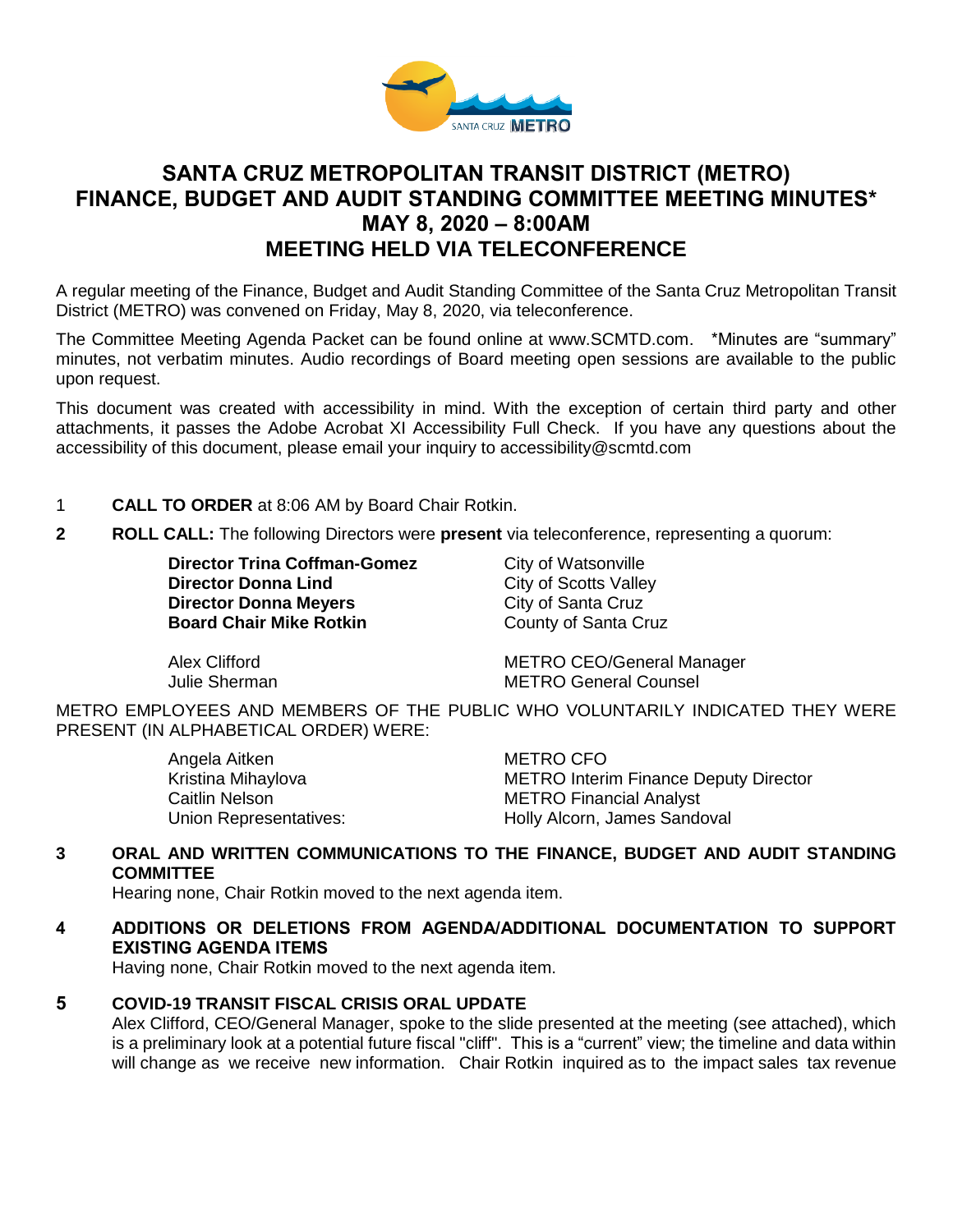would have on pre-COVID disbursements; that is, how would METRO determine the most fiscally responsible move(s)? CEO Clifford informed the assembly that the State projected a significant reduction in tax revenues yesterday, which would then impose a significant impact to METRO at sales tax, fuel tax, etc. contribution levels.

Director Meyers asked if the CARES Act funds have been received and/or when will the funds be received and if METRO would be eligible for FEMA funds. CEO Clifford said the federal government will not send us a check; it works on a drawdown process, based on actual expenditures retroactive to January 20, 2020. We are in the process of preparing CARES Act paperwork for submission, with draw downs complete in the July timeframe. METRO is currently investigating the FEMA opportunity. CEO Clifford also mentioned that there may be a CARES Act II to provide further financial relief. We will monitor the situation to limit any premature judgments/actions.

Chair Rotkin asked CEO Clifford to define what constitutes an 'expense' under the relief programs. CEO Clifford responded the federal government, via the CARES Act, adopted a law that said this money would flow to transit agencies via the 5307 and 5311 program for qualifying operating expenses.

There were no public comments.

## **6 MONTHLY FINANCIAL UPDATE**

Angela Aitken, CFO, provided brief commentary to the presentation. In response to Chair Rotkin's inquiry, CFO Aitken responded the purchase of buses had been delayed; but, is now moving. CEO Clifford added we are meeting in the near future to review local match funds to proceed with the planned purchases of 22 new buses. We do not want our capital expenses to affect our operating expenses or vice versa.

CFO Aitken noted we are tracking all current COVID related operating expenses. We do not currently have any COVID capital expenses. CEO Clifford added METRO began tracking COVID related expenses prior the implementation of the CARES Act; e.g., temporary employees who are sanitizing the buses.

Discussion among the assembly regarding CalPERS unfunded liability payments and the anticipated increase in CalPERS expense rate change due to COVID. The current FY21 and FY22 budget does not include payments to the UAL unfunded liability; this has been placed on indefinite hold.

### Public comments.

James Sandoval asked how much the union saved by giving up the overtime in their new bid, which went into effect at the end of April. Due to the recent timing of the new bid, this information is not yet available, but CFO Aitken will provide this information in a future meeting.

# **1 REVIEW AND RECOMMEND APPROVAL OF SANTA CRUZ METRO'S DRAFT FY21 AND FY22 OPERATING BUDGET, FY21 CAPITAL BUDGET, AND A RESOLUTION SETTING A PUBLIC HEARING ON JUNE 26, 2020**

Angela Aitken, CFO, provided commentary to the presentation, with specific attention to the changes impacted by the COVID environment. She emphasized to the assembly that this budget is a placeholder; any new information will be provided to the Board when received. Once we know our April sales tax impact, we will have a better picture. A new "bucket" will be added for the June meeting presentation to reflect CARES Act funds.

In response to Chair Rotkin's inquiry, CEO Clifford explained that the Netflix line item represents an agreement to lease some parking spaces at Scotts Valley transit center.

Discussion regarding UCSC revenue ensued. John Urgo, Planning and Development Director, will be meeting with UCSC to discuss a new (perhaps quarterly) contract going forward to more accurately reflect their student needs; such that summer would be lower than fall enrollment numbers.

There were no public comments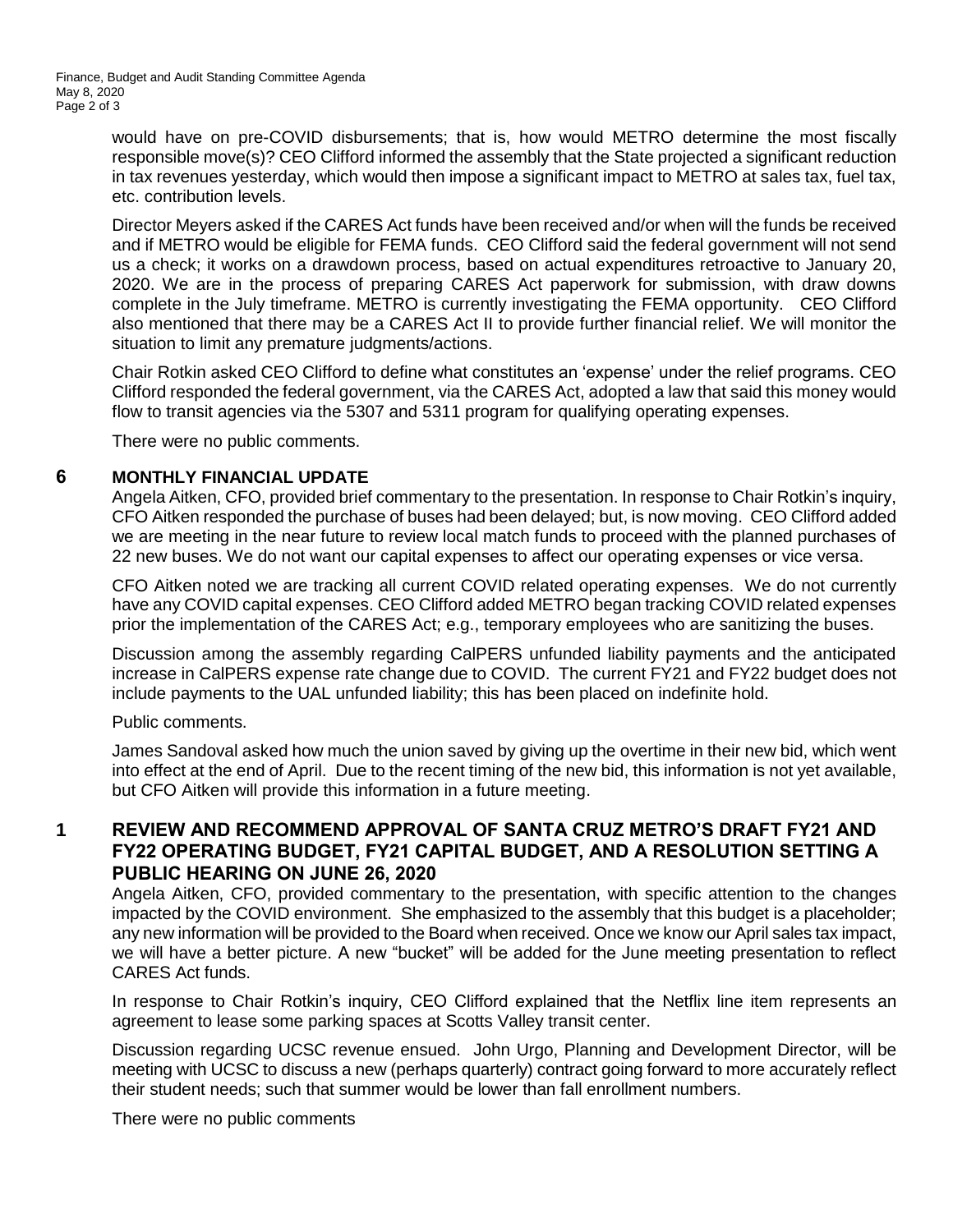#### **ACTION: MOTION TO RECOMMEND APPROVAL OF SANTA CRUZ METRO'S DRAFT FY21 AND FY22 OPERATING BUDGET, FY21 CAPITAL BUDGET, AND A RESOLUTION SETTING A PUBLIC HEARING ON JUNE 26, 2020 AS PRESENTED**

**MOTION: DIRECTOR LIND SECOND: DIRECTOR MEYERS**

**The motion was unanimous.**

#### 7 **ADJOURNMENT**

Board Chair Rotkin adjourned the meeting at 9:11 AM.

Respectfully submitted,

Gina Pye Executive Assistant

Pursuant to Section 54954.2(a)(1) of the Government Code of the State of California, this agenda was posted at least 72 hours in advance of the scheduled meeting at a public place freely accessible to the public 24 hours a day. The agenda packet and materials related to an item on this Agenda submitted after distribution of the agenda packet are available for public inspection in the Santa Cruz METRO Administrative Office (110 Vernon Street, Santa Cruz) during normal business hours. Such documents are also available on the Santa Cruz METRO website a[t www.scmtd.com](http://www.scmtd.com/) subject to staff's ability to post the document before the meeting.